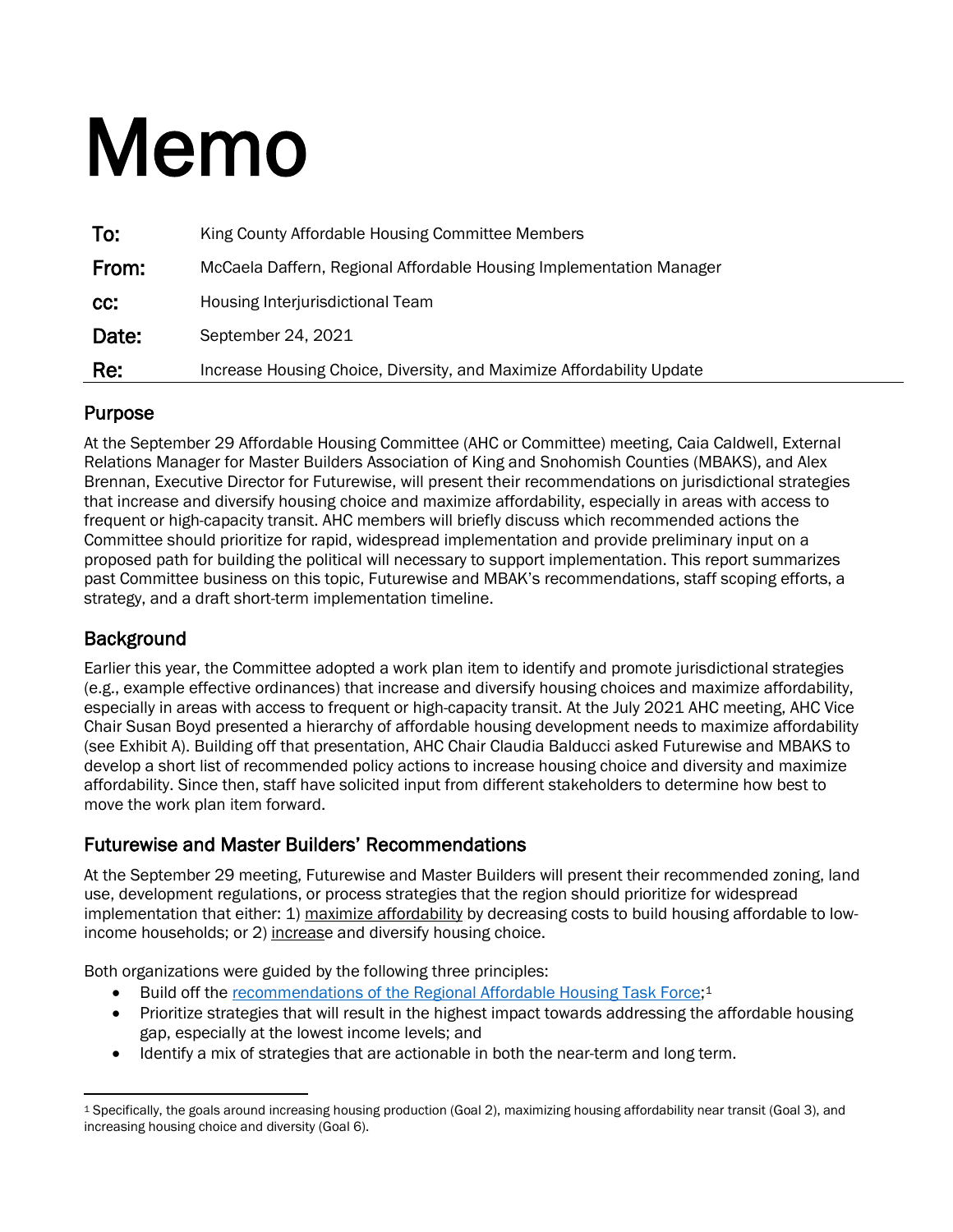Using this as a guide, Futurewise and/or MBAKS, identified the following strategies (details in *Exhibit B):*

### Futurewise

- 1. Increase development capacity in specific places
- 2. Implement inclusionary requirements or incentives as part of upzoning
- 3. Maximize zoning and building code for wood-frame construction
- 4. Zone for more family, roommate, and congregate housing options
- 5. Reduce parking and other transportation costs near frequent transit

#### Master Builders of King and Snohomish Counties

- 6. Shorten permit review timelines
- 7. Remove parking minimums
- 8. Adopt State Environmental Policy Act (SEPA) exemptions
- 9. Allow fee simple townhomes, plexes, accessory dwelling units, and micro-housing

### Scoping Findings

In August and September, AHC staff conducted research and consulted with the AHC Chair and Vice Chair and their staff, Microsoft Philanthropies, Futurewise, MBAKS to discuss how the Committee could most effectively increase and diversify housing choice and maximize affordability. Input from those conversations and research findings are summarized in *Exhibit C*.

As a result of this input, staff propose the following outcome and strategy:

Outcome By 2024, King County jurisdictions have maximized their ability in the near- and long-term to increase housing choice and diversity and maximize affordability through:

- $\circ$  Increased levels of political will and bureaucratic functioning exist in all jurisdictions
- o Efficient and coordinated permitting processes that prioritize affordable housing and cost-efficient development are in effect in many jurisdictions
- o Affordable housing, development capacity for affordable housing, and diverse housing types are prioritized and maximized to increase housing growth and diversity in all jurisdiction's 2024 comprehensive plans, including in areas with high capacity and frequent transit

**Strategy** To achieve this outcome, staff propose the Committee implement a three-part strategy to increase and diversify housing choice and maximize affordability. Additional details are in *Exhibit D.*

- $\circ$  Challenge letter to focus regional attention on the most impactful actions;
- $\circ$  Affordable housing convening to cultivate additional affordable housing champions; and
- $\circ$  CPP accountability framework to provide consistent peer and policy pressure.

### Timeline

This timeline is subject to change based on AHC work plan and Committee functioning survey results and listening sessions in October. Action to plan a convening or host a first round of signatory report-backs on their plans are not included in this timeline.

| Date           | Activity                                                                                             |
|----------------|------------------------------------------------------------------------------------------------------|
| Sept. 29, 2021 | AHC briefing on action recommendations from Futurewise and MBAKS and the<br>challenge letter concept |
| Nov. 17, 2021  | AHC discussion of key concepts for inclusion in the challenge letter                                 |
| Jan. 2022      | AHC review of draft challenge letter                                                                 |
| March 2022     | AHC adoption of challenge letter                                                                     |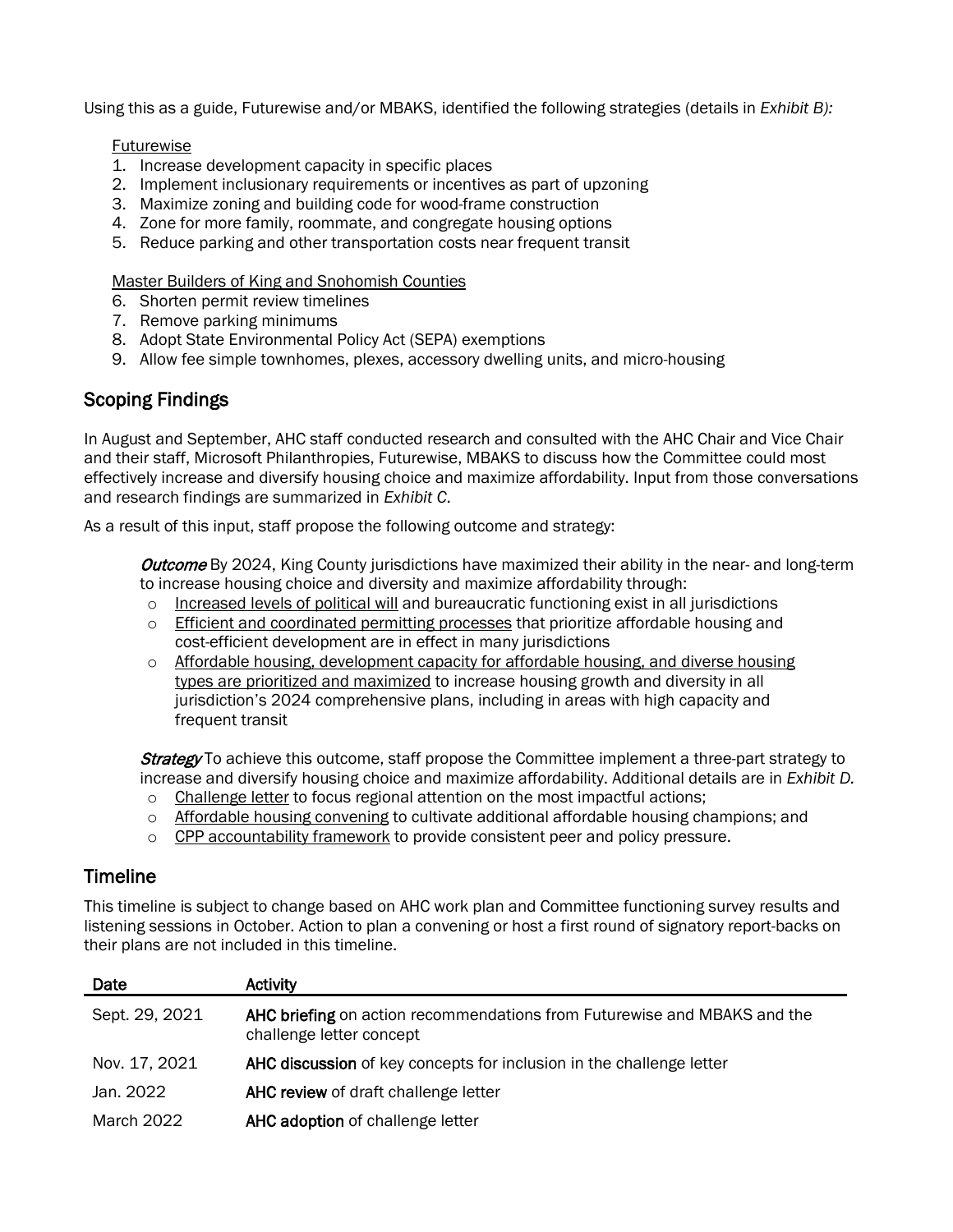#### Exhibit A: Excerpts from Bellwether Housing's *What Affordable Housing Developers Need,* July 21, 2021 AHC Presentation**AFFORDABLE HOUSING DEVELOPMENT NEEDS** Solicitation/ A-ION Inclusion Political Cadres Million fficient permitting inated & Capacity nrioritizes RTAINTY Cost efficient development - $\frac{R}{S}$ er parking & unit size reqs. Routled Creek impact fee waivers, low/nocost public land ᄎ Financial resources - Bond Ш capacity & tax credits, public  $\circ$ subsidy, corporate investment Development capacity - high density zoning near high capacity/frequent transit and amenities Planning - affordable housing and density m prioritized in comprehensive planning ELLWETHER

# **Political Leadership**

### **SUSTAINED FOCUS ON & COMMITMENT TO AFFORDABILITY VALUE AFFORDABLE HOUSING AS A PUBLIC GOOD COURAGE**

### **GROUNDED IN REALITY**

- How much subsidized housing is really in your community?
- What are the average incomes in your community?
- Where do the people who work in your community live?
- How much does housing in your community cost and how is that changing?
- How would a building like this impact your community?
- Regarding homelessness: who, what, where, why, how?

# **High-capacity Bureaucracy**

### **STAFFING LEVELS**

CROSS-DEPARTMENTAL COMMITMENT & COLLABORATION **SUSTAINED FOCUS ON & COMMITMENT TO AFFORDABILITY** VALUE AFFORDABLE HOUSING AS A PUBLIC GOOD SUPPORTED BY POLITICAL LEADERSHIP **GROUNDED IN REALITY**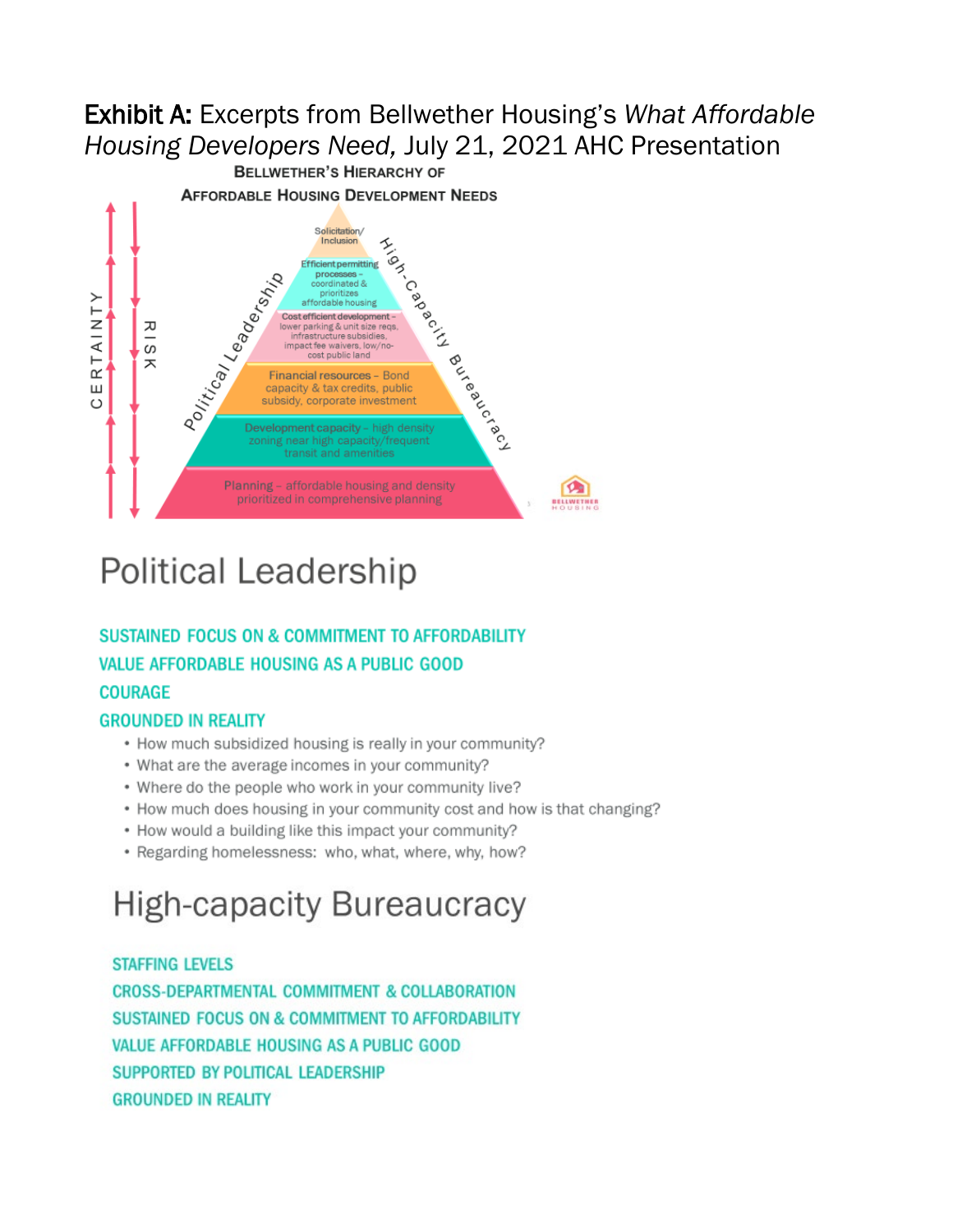### Exhibit B. Futurewise and MBAKS Strategies

### Table 1: Priority Strategies to Maximize Affordability and Increase and Diversify Housing Choice

|                                                                                      | Decrease Costs to<br><b>Build Housing</b><br>Affordable to Low-<br>income Households | Increase<br><b>Housing Choice</b><br>& Diversity | Implement<br><b>Now</b> | Advance<br>Through<br>Comprehensive<br>Plan Update |
|--------------------------------------------------------------------------------------|--------------------------------------------------------------------------------------|--------------------------------------------------|-------------------------|----------------------------------------------------|
| <b>Futurewise</b>                                                                    |                                                                                      |                                                  |                         |                                                    |
| 1. Increase development<br>capacity in specific places                               |                                                                                      | X                                                |                         | X                                                  |
| 2. Implement inclusionary<br>requirements or incentives as<br>part of upzoning       |                                                                                      | $\pmb{\chi}$                                     |                         | $\sf X$                                            |
| 3. Maximize zoning and<br>building code for wood-frame<br>construction               | X                                                                                    | $\mathsf X$                                      |                         | $\mathsf X$                                        |
| 4. Zone for more family,<br>roommate, and congregate<br>housing options              |                                                                                      | $\pmb{\mathsf{X}}$                               |                         | $\sf X$                                            |
| 5. Reduce parking and other<br>transportation costs near<br>frequent transit         | $\pmb{\mathsf{X}}$                                                                   |                                                  | $\mathsf{X}$            |                                                    |
| <b>Master Builders</b>                                                               |                                                                                      |                                                  |                         |                                                    |
|                                                                                      |                                                                                      |                                                  |                         |                                                    |
| 6. Shorten permit review<br>timelines                                                | $\mathsf X$                                                                          |                                                  | $\pmb{\mathsf{X}}$      |                                                    |
| 7. Remove parking minimums                                                           | X                                                                                    |                                                  | X                       |                                                    |
| 8. Adopt SEPA exemptions                                                             | $\mathsf{X}$                                                                         |                                                  | X                       |                                                    |
| 9. Allow fee simple<br>townhomes, plexes, accessory<br>dwelling units, micro-housing |                                                                                      | X                                                | X                       |                                                    |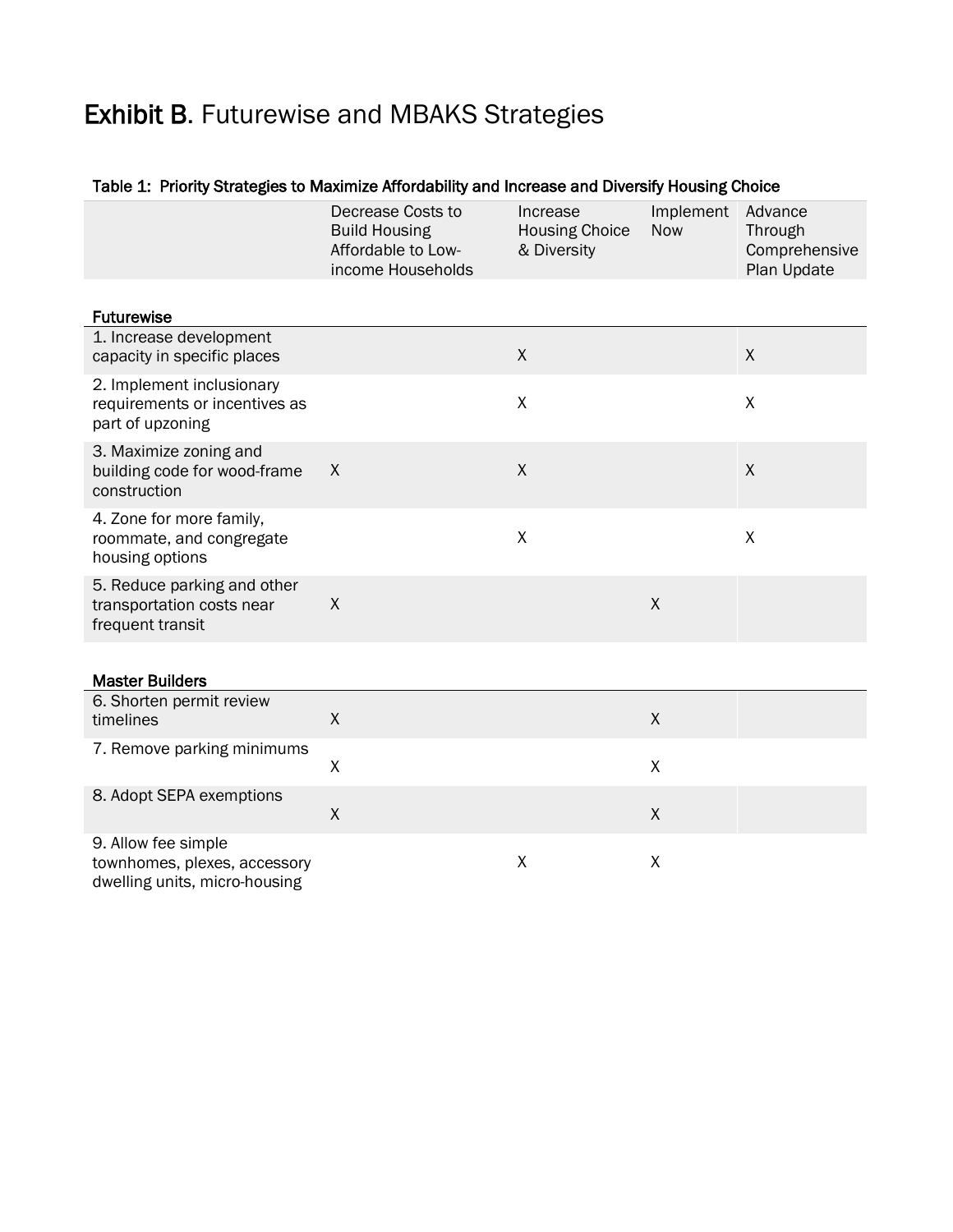### Exhibit C. Scoping Research and Conversations

The following themes surfaced in summer scoping conversations with the AHC Chair and Vice Chair and their staff, Microsoft Philanthropies, Futurewise, MBAKS and the HIJT:

- o Political will remains a key barrier to implementation
- o Toolkits and resources exist but are most successfully used by motivated jurisdictions
- o Prioritize strategies that are the most necessary/critical, even if they require more time
- $\circ$  A successful approach will result in short-term action and pave the way for successful comprehensive plan updates
- $\circ$  Consider an event to build political support for challenge implementation

This is a summary of highlights from staff best practices research with input from the same groups:

| <b>Tactic</b> | <b>Existing Resources</b>                                     | <b>Comments</b>                                   |
|---------------|---------------------------------------------------------------|---------------------------------------------------|
| Toolkits,     | The Regional Affordable Housing Task Force's                  | Local planners are generally aware of             |
| sample        | Final Report and Recommendations (2018) <sup>2</sup>          | these tools and cite the lack of political        |
| ordinances,   | Adopted by Seattle, King County, and Sound                    | will as a key implementation problem <sup>8</sup> |
| prioritized   | Cities in late 2018 and early 2019, this report               |                                                   |
| strategies    | provides recommended strategies to increase                   |                                                   |
|               | and diversify housing choice and maximize                     |                                                   |
|               | affordability in King County.                                 |                                                   |
|               | <b>Puget Sound Regional Council's Housing</b>                 |                                                   |
|               | Innovations Program <sup>3</sup> is a collection of planning  |                                                   |
|               | resources that local governments can use to                   |                                                   |
|               | promote housing affordability and new housing                 |                                                   |
|               | choices in their communities.                                 |                                                   |
|               |                                                               |                                                   |
|               | Master Builders of King and Snohomish Counties                |                                                   |
|               | 2019 MBAKS Housing Toolkit Local Planning                     |                                                   |
|               | <b>Measures for Creating More Housing Choices<sup>4</sup></b> |                                                   |
|               | Serves as a guide for local governments, listing              |                                                   |
|               | specific code updates and process                             |                                                   |
|               | improvements jurisdictions can take to help                   |                                                   |
|               | provide more diverse, more affordable housing                 |                                                   |
|               | Municipal Research and Services Center of                     |                                                   |
|               | Washington's (MSRC) Affordable Housing <sup>5</sup>           |                                                   |
|               | webpage with links to MRSC's resources related                |                                                   |
|               | to affordable housing for households making                   |                                                   |
|               | less than 80 percent of area median income in                 |                                                   |
|               | Washington State, including:                                  |                                                   |
|               | Techniques and Incentives for<br>$\Omega$                     |                                                   |
|               | <b>Encouraging Affordable</b>                                 |                                                   |

<span id="page-4-0"></span><sup>2</sup> https://kingcounty.gov/depts/community-human-services/housing/~/media/depts/community-human-services/housinghomelessness-community-development/documents/affordable-housing-committee/RAH\_Report\_Print\_File\_Updated\_10,-d-,28,-d- ,19.ashx?la=en

<span id="page-4-1"></span><sup>3</sup> https://www.psrc.org/hip

<span id="page-4-2"></span><sup>4</sup> https://www.mbaks.com/docs/default-source/documents/advocacy/issue-briefs/mbaks-housing-toolkit.pdf

<span id="page-4-3"></span><sup>5</sup> https://mrsc.org/Home/Explore-Topics/Planning/Housing/Affordable-Housing.aspx

<span id="page-4-4"></span><sup>8</sup> From summer 2021 DCHS staff conversations with the Housing Interjurisdictional Team and South King Joint Planners and Developers Group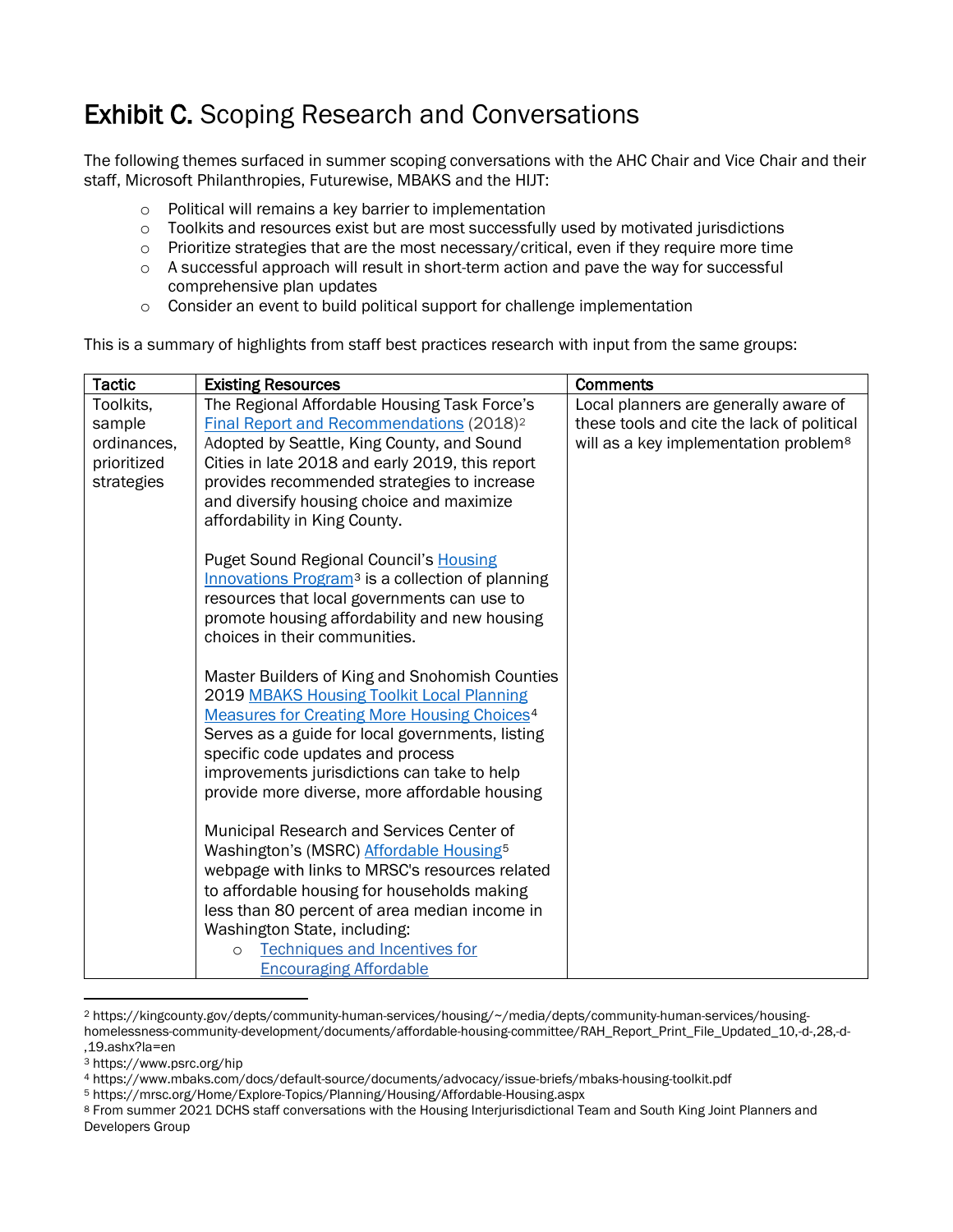|                     | Housing <sup>6</sup> Provides a broad overview of<br>techniques and incentives that may<br>encourage the construction of new<br>affordable housing, such as a density<br>bonus, special zoning, permit<br>streamlining, fee reductions and more<br>Types of Affordable Housing <sup>7</sup> Offers an<br>$\circ$<br>introduction to different housing types<br>and models that are generally<br>considered affordable, as well as<br>specialized construction approaches that<br>can lower the cost of building new<br>housing |                                                                                                                                                                                                                                                                                                                                                                                                                                                                                                                              |
|---------------------|--------------------------------------------------------------------------------------------------------------------------------------------------------------------------------------------------------------------------------------------------------------------------------------------------------------------------------------------------------------------------------------------------------------------------------------------------------------------------------------------------------------------------------|------------------------------------------------------------------------------------------------------------------------------------------------------------------------------------------------------------------------------------------------------------------------------------------------------------------------------------------------------------------------------------------------------------------------------------------------------------------------------------------------------------------------------|
| Challenge<br>letter | A 2019 mayoral letter of commitment <sup>9</sup> was<br>successful in driving awareness and regional<br>momentum but has yielded few tangible policy<br>changes on its own                                                                                                                                                                                                                                                                                                                                                     | Communicate what makes this<br>$\bullet$<br>challenge letter more likely to gain<br>traction than past efforts<br>A more focused challenge letter is<br>$\bullet$<br>more likely to be implemented<br>Challenge should include a<br>$\bullet$<br>nonprofit challenge. What do cities<br>need from nonprofits?<br>Some of the proposed zoning and<br>$\bullet$<br>land use strategies may be difficult<br>to implement, either technically or<br>politically-and may be hard for<br>elected officials to get excited<br>about |
| Event               | As Microsoft approaches the three-year<br>$\bullet$<br>milestone of its <b>Affordable Housing Initiative</b> ,<br>there is an opportunity to report to the public<br>on progress with policy change<br>An event could be more general with multiple<br>$\bullet$<br>groups to help build/increase public will<br>Housing Development Consortium is<br>interested in supporting an event                                                                                                                                        | Elected official education on the<br>$\bullet$<br>strategies would be useful                                                                                                                                                                                                                                                                                                                                                                                                                                                 |

<span id="page-5-0"></span><sup>6</sup> https://mrsc.org/Home/Explore-Topics/Planning/Housing/Affordable-Housing-Techniques-and-Incentives.aspx

<span id="page-5-1"></span><sup>7</sup> https://mrsc.org/Home/Explore-Topics/Planning/Housing/Types-of-Affordable-Housing.aspx

<span id="page-5-2"></span><sup>9</sup> https://news.microsoft.com/wp-content/uploads/prod/sites/552/2019/01/Letters-from-Mayors-011419.pdf